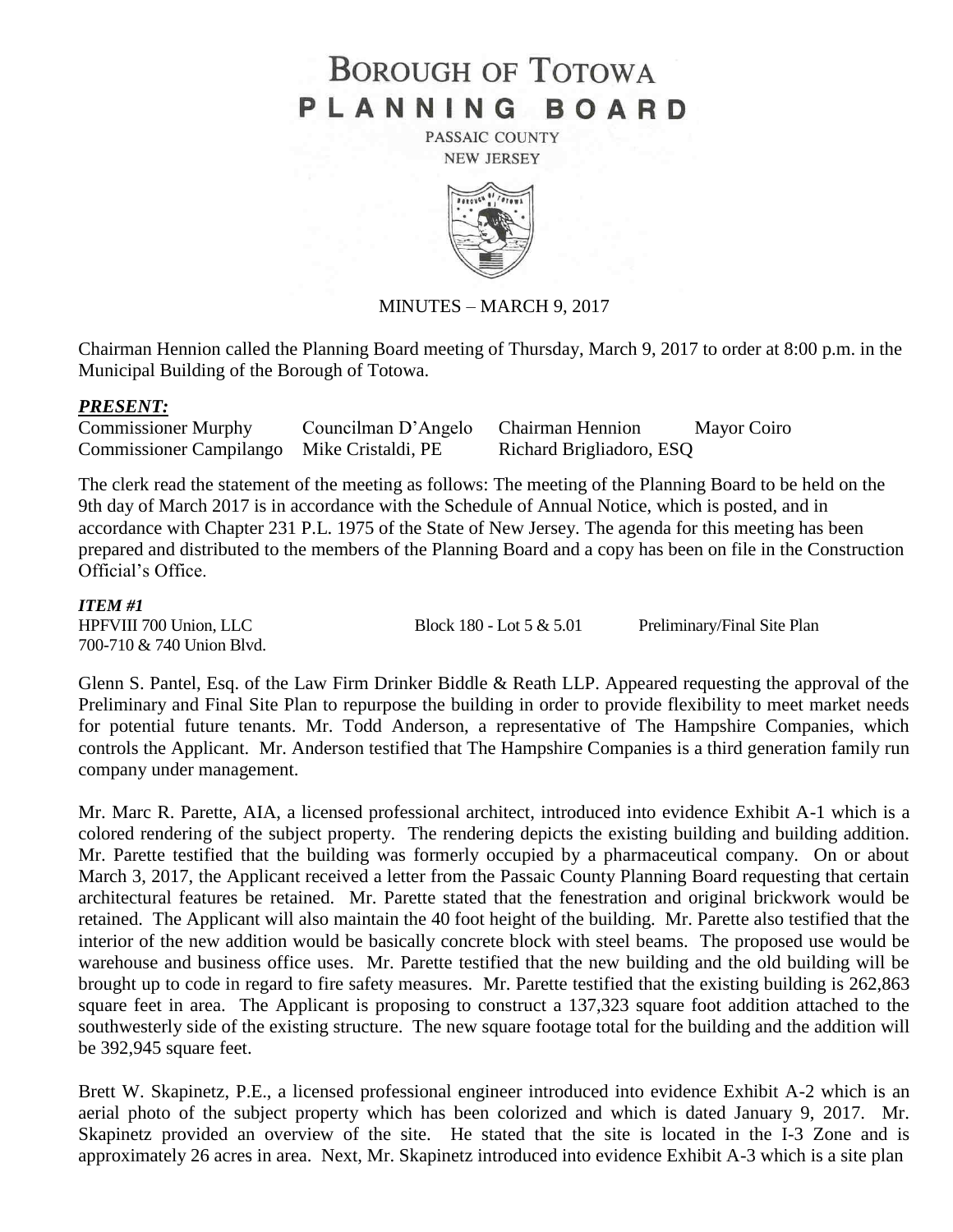## PLANNING BOARD MEETING MARCH 9, 2017 MINUTES CONTINUED PAGE 2

rendering and dated March 9, 2017. Mr. Skapinetz testified that there will be an access drive off Union Boulevard which will provide both ingress and egress to the site. He stated that there is an existing curb cut at this location. In addition, the Applicant will be able to maintain a 116 foot buffer to the neighbor's property and identified as Tax Lot 4, Block 180.

Mr. Skapinetz oriented the Board to improvements on the site inclusive of a new parking field across the front part of the building parallel to Union Boulevard. The new parking area includes a roundabout to enhance vehicle turning movements. Mr. Skapinetz also testified that there would be adequate sight lines in regard to vehicles exiting the new parking lot in relation to vehicles traveling along the new access driveway. Mr. Skapinetz testified that previously there were 473 on-site parking spaces for vehicles and that the number of on-site parking spaces is being reduced to 262 vehicles which still conforms to the Totowa Borough Ordinance requirements. In addition, the Applicant is now providing 63 truck parking spaces in the rear of the building. Furthermore, the Applicant is adding 44 loading docks for a total of 55 loading docks on site.

Mr. Skapinetz next addressed stormwater management. Mr. Skapinetz said drainage from the parking lot in the front of the building will be collected at inlets and then piped to the retention basin in the rear of the property. The Applicant will also enlarge the existing retention basin to reduce the existing runoff rates. Mr. Skapinetz testified that the Applicant is not increasing runoff to neighboring properties or to the street. Next, the Applicant addressed the issue of the Totowa Borough Stormwater Control Ordinance. The Applicant is unable to address water quality on-site in accordance with the Borough's Stormwater Control Ordinance. The Applicant requests a waiver and offers to provide mitigation off-site with an improvement to the Borough's system via a project to be determined in consultation with the Borough Engineer, or to provide a payment in lieu at a cost which is comparable to what the Applicant would have been required to undertake on site.

Mr. Skapinetz testified that the Applicant would be removing currently existing nonconforming signs. The Applicant is proposing signage that is fully compliant with the Borough of Totowa Sign Ordinance. In regard to landscaping, the Applicant agreed to provide additional landscaping on site subject to the review and approval of the Board Engineer. The Applicant also stipulated that it would submit a modified tree removal plan which requires the Applicant to provide replacement trees which shall be planted on the site from which the trees were removed. However, in lieu of planting replacement trees, the Applicant is permitted to make a contribution to be deposited in the Borough of Totowa Shade Tree Fund in accordance with the Totowa Borough Tree Protection Ordinance. The Applicant stipulated that it would comply with the Totowa Borough Tree Protection Ordinance.

Mr. Craig W. Peregoy, P.E., a licensed professional engineer with particular expertise in traffic related matters performed a traffic impact analysis based upon Institute of Traffic Engineer (ITE) standards. Mr. Peregoy said that the site historically generated more traffic than what the Applicant is proposing. In addition, since the site has frontage on Union Boulevard which is a county road, the application is subject to Passaic County Planning Board approval.

A motion was offered by Commissioner Campilango and seconded by Commissioner Murphy to open the public portion of the meeting.

Marissa Bruno, a resident of 776 Union Boulevard, Totowa, New Jersey. Ms. Bruno had questions in regard to the buffer area from the Union Boulevard driveway on the subject property to her neighbor's property which was identified as being approximately 116 feet as well as the length of the wooded buffer area behind her house.

It was testified to that that the wooded area behind her house would be a buffer of approximately 210 feet.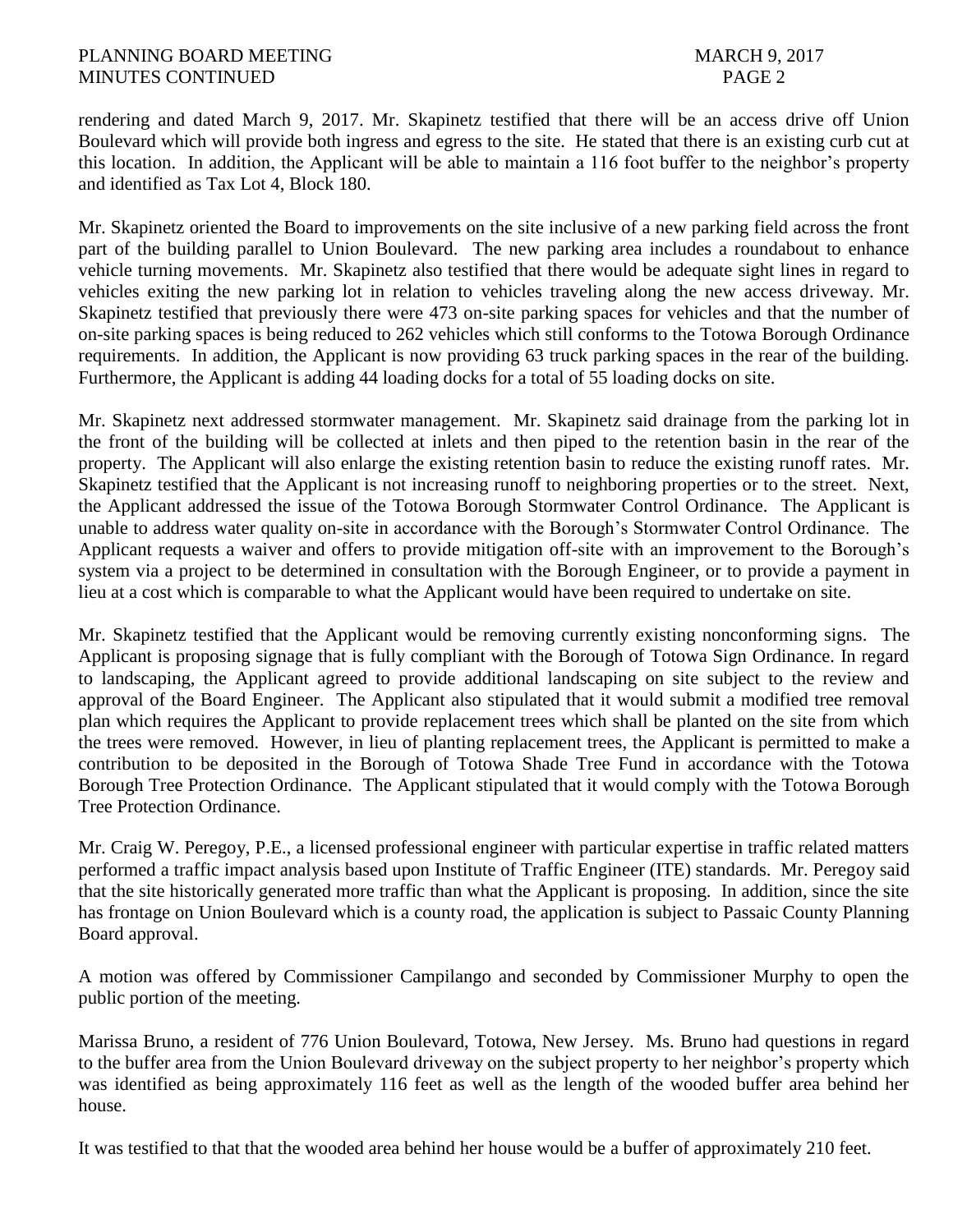## PLANNING BOARD MEETING MARCH 9, 2017 MINUTES CONTINUED PAGE 3

A motion was offered by Commissioner Campilango and seconded by Commissioner Murphy to close the public portion of the meeting.

A motion was offered by Commissioner Campilango and seconded by Commissioner Murphy to approve the preliminary and final site plan as presented. This approval is subject to and contingent upon the following conditions and will be memorialized in a Resolution at a future date:

- 1. The Applicant will implement a signage plan which is compliant with the Sign Ordinances of the Borough of Totowa, or the Applicant shall return to the Planning Board to seek relief for any signage that does not comply with the Borough Sign Ordinances.
- 2. The Applicant shall obtain Hudson/Essex/Passaic Soil Conservation District approval, if required.
- 3. The Applicant shall obtain NJ Department of Environmental Protection approval, if required.
- 4. The Applicant will provide mitigation for water quality off-site with an improvement to the Borough's system via a project to be determined in the sole discretion of the Borough in consultation with the Borough Engineer or, in the alternative, for the Applicant to make a payment in lieu to the Borough at a cost which shall be comparable to the cost of what the Applicant would have been required to expend in order to provide on-site mitigation in satisfaction of the Ordinance requirements. This shall all be subject to the review and approval of the Board Engineer.
- 5. The Applicant shall be required to comply with the Borough of Totowa Tree Protection Ordinance Section 383 Trees, which requires replacement trees to be planted on the site from which the trees were removed. However, in lieu of planting replacement trees on-site, the Applicant shall be permitted to make a contribution to be deposited in the Borough of Totowa Shade Tree Fund. Satisfaction of this condition shall also be subject to the review and approval of the Board Engineer.
- 6. The Applicant agrees to open and maintain an escrow account with the Borough of Totowa and to keep the account current with sufficient funds for inspection and review fees.
- 7. The Applicant will comply with all terms and conditions set forth in the Board Engineer's review report dated March 9, 2017.

Five agreed to a roll call vote… 5-0

| <i>ITEM #2</i>    |                            |                    |
|-------------------|----------------------------|--------------------|
| Coronet, Inc.     | Block 180 - Lot $5 & 5.01$ | Minor Site Plan    |
| 55 Shepherds Lane |                            | Certificate of Use |

Mr. James Linselota, CFO of Coronet, Inc. appeared requesting the approval for occupancy of approximately 90,776 square feet of space to be used as an office, assembly and distribution operation. The Applicant represented that it is not proposing any façade or structural modifications to the building at this time.

Chairman Hennion read a letter of intent into the record. The anticipated hours of operation would be from 7:00 a.m. to 6:00 p.m. Monday through Friday with occasional hours of operation on Saturday as the need arises. The facility is expected to have approximately 120 employees. No retail sales are conducted on-site and consequently no customers will come to the site.

Mr. Linselota testified that the Applicant develops, designs and assembles custom lighting fixtures for commercial and architectural use primarily using LED technology. The Applicant is currently located in Paterson, New Jersey, but will move its entire operation to Totowa, New Jersey.

The Applicant represented that although there are approximately 109 parking spaces on site, the Applicant generally uses approximately 77 parking spaces. Mr. Linselota stated that many of his employees car pool to work or take the bus. As a result, there is sufficient on-site parking for the Applicant's business. Mr. Linselota represented that there will be no storage of equipment or materials on trucks overnight.